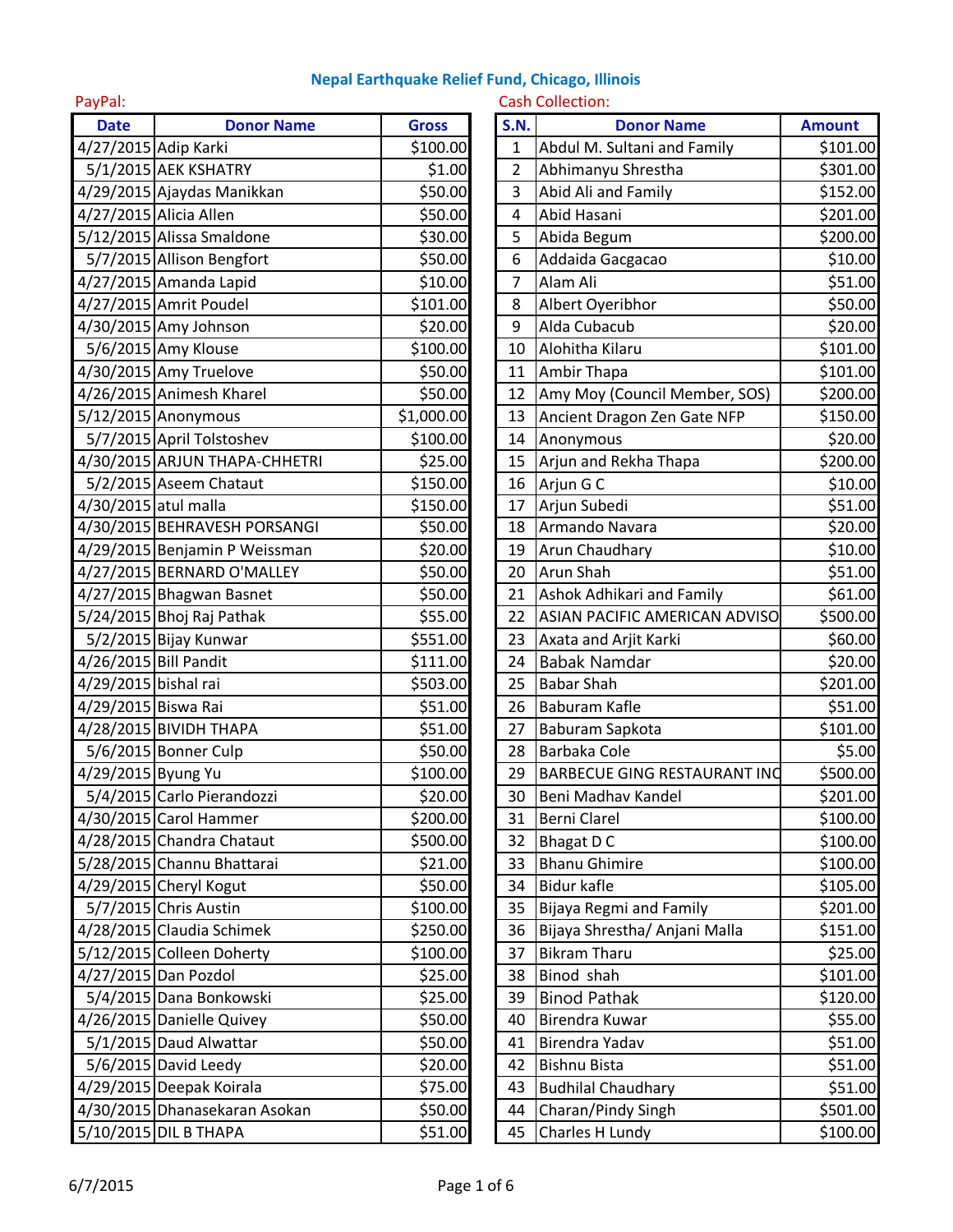| PayPal:          |                                  |              |             | <b>Cash Collection:</b>             |               |
|------------------|----------------------------------|--------------|-------------|-------------------------------------|---------------|
| <b>Date</b>      | <b>Donor Name</b>                | <b>Gross</b> | <b>S.N.</b> | <b>Donor Name</b>                   | <b>Amount</b> |
|                  | 4/28/2015 Dipak Rimal            | \$55.00      | 46          | City Service Taxi                   | \$500.00      |
|                  | 4/28/2015 Dipendra Jha           | \$100.00     | 47          | <b>Cofie Audrey</b>                 | \$20.00       |
|                  | $5/12/2015$ donald ehrhardt      | \$25.00      | 48          | <b>COMBODIAN BUDDHIST ASSOCIAT</b>  | \$1,200.00    |
|                  | 4/29/2015 Dorendra Adhikari      | \$100.00     | 49          | <b>CRYSTAL WINDOW &amp;DOORS</b>    | \$500.00      |
|                  | 5/7/2015 Dorothy Gibson          | \$50.00      | 50          | Curry house - Bala Ghimire          | \$1,170.00    |
|                  | 5/19/2015 EDUARDO FALCON         | \$25.00      | 51          | D.B thapa                           | \$100.00      |
|                  | 4/27/2015 EDWIN WINCLECHTER      | \$100.00     | 52          | Dal Bahadur Shrestha                | \$101.00      |
|                  | 4/27/2015 Elaine Bueschen        | \$50.00      | 53          | Danny Teinwitz                      | \$200.00      |
|                  | 5/1/2015 Emma Adhikari Pandit    | \$111.00     | 54          | David Adeneken                      | \$50.00       |
|                  | 5/1/2015 Eugene Peters           | \$100.00     | 55          | David Bloede                        | \$8.00        |
|                  | 4/27/2015 Fabyan Yurko           | \$25.00      | 56          | Delia Puron                         | \$20.00       |
|                  | 5/6/2015 Fleta Brown             | \$300.00     | 57          | Devendra / Deepika Chhetri          | \$101.00      |
|                  | 5/4/2015 GAGAN TAMANG            | \$25.00      | 58          | Devnarayan Chaudhary                | \$105.00      |
|                  | 5/1/2015 Gennadiy Voronov        | \$400.00     | 59          | Diji Maureen                        | \$50.00       |
|                  | 5/3/2015 Gerald Salazar          | \$50.00      | 60          | Dipak Acharya and family            | \$51.00       |
|                  | 5/7/2015 Glen Czaplewski         | \$100.00     | 61          | Dipak Pathak                        | \$51.00       |
|                  | 5/21/2015 Greg and Monica Butler | \$500.00     | 62          | Dr. Yadav Pandit                    | \$201.00      |
|                  | 4/30/2015 Gregory Pearl          | \$50.00      | 63          | Ed & K Burton                       | \$100.00      |
|                  | 4/30/2015 Harshil Patel          | \$100.00     | 64          | Eduardo De La Torre                 | \$51.00       |
|                  | 5/4/2015 Hem Chaudhary           | \$101.00     | 65          | Elena Mender                        | \$50.00       |
|                  | 5/15/2015 Ivah Urbanski          | \$200.00     | 66          | <b>Elizabeth Daniels</b>            | \$100.00      |
|                  | 5/7/2015 Ivan Sanchez            | \$200.00     | 67          | <b>ENDAH V &amp; JEFFERY P FREY</b> | \$50.00       |
|                  | 5/6/2015 James Grote             | \$100.00     | 68          | Evette                              | \$50.00       |
|                  | 5/6/2015 Jayme Sibley            | \$50.00      | 69          | Felipe Lopez                        | \$50.00       |
|                  | $5/1/2015$ Jayme Sibley          | \$50.00      | 70          | <b>First Giving Company</b>         | \$1,001.54    |
|                  | 5/19/2015 Jennifer Rawlins       | \$50.00      | 71          | Fred Lerammi                        | \$20.00       |
|                  | 4/27/2015 Jerome Schenwar        | \$50.00      | 72          | Ganesh Bista                        | \$150.00      |
|                  | 5/20/2015 Jessica Olbricht       | \$1,000.00   | 73          | <b>Ganesh Chapagain and Family</b>  | \$51.00       |
|                  | 4/30/2015 Jim Beckwith           | \$200.00     | 74          | Geradine Dison Sison                | \$20.00       |
|                  | 4/27/2015 Jitendra Rana          | \$151.00     | 75          | <b>GHUNPA NAWA and team</b>         | \$50.00       |
|                  | 4/30/2015 John Darinl            | \$10.00      | 76          | Gopal G.C                           | \$51.00       |
|                  | 5/2/2015 John Spaulding          | \$100.00     | 77          | Gopi Bhusal                         | \$101.00      |
|                  | 4/30/2015 Joseph Piccirilli      | \$50.00      | 78          | <b>HANA LOBSANG</b>                 | \$50.00       |
| 5/8/2015 Jun Suh |                                  | \$100.00     | 79          | Hari Adhikari and family            | \$51.00       |
|                  | 5/3/2015 Kamal KC                | \$101.00     | 80          | Hari Neupane                        | \$55.00       |
|                  | 4/27/2015 Karthick Giri          | \$25.00      | 81          | HAROON U RASHID                     | \$1,000.00    |
|                  | 5/3/2015 Kevin McFarland-Porter  | \$938.00     | 82          | <b>Hedi Bouhlel</b>                 | \$100.00      |
|                  | 5/12/2015 Kevin Vertone          | \$100.00     | 83          | <b>Hemant Gurung</b>                | \$51.00       |
|                  | 4/27/2015 Khimanand Bhandari     | \$111.11     | 84          | Hira aryal                          | \$301.00      |
|                  | 5/30/2015 Kim Randal             | \$50.00      | 85          | Hum kanta kafle                     | \$101.00      |
|                  | 4/30/2015 Kimberly Dixon         | \$100.00     | 86          | <b>HYUNG JOO KIM</b>                | \$100.00      |
|                  | 4/27/2015 Kiran Thapa            | \$20.00      | 87          | Iginoghodua J Edomwayi              | \$50.00       |
|                  | 5/5/2015 KISHOR BISCUITWALA      | \$50.00      | 88          | Indara Kant Chaudhary               | \$51.00       |
|                  | 4/30/2015 Kristin Krueger        | \$50.00      | 89          | Indesh Chaudhary                    | \$51.00       |
|                  | 4/29/2015 Kristina Zaremba       | \$5.00       | 90          | Irfan Ali                           | \$201.00      |

| <b>S.N.</b> | <b>Donor Name</b>                  | <b>Amount</b> |
|-------------|------------------------------------|---------------|
| 46          | <b>City Service Taxi</b>           | \$500.00      |
| 47          | Cofie Audrey                       | \$20.00       |
| 48          | <b>COMBODIAN BUDDHIST ASSOCIAT</b> | \$1,200.00    |
| 49          | <b>CRYSTAL WINDOW &amp;DOORS</b>   | \$500.00      |
| 50          | Curry house - Bala Ghimire         | \$1,170.00    |
| 51          | D.B thapa                          | \$100.00      |
| 52          | Dal Bahadur Shrestha               | \$101.00      |
| 53          | Danny Teinwitz                     | \$200.00      |
| 54          | David Adeneken                     | \$50.00       |
| 55          | David Bloede                       | \$8.00        |
| 56          | Delia Puron                        | \$20.00       |
| 57          | Devendra / Deepika Chhetri         | \$101.00      |
| 58          | Devnarayan Chaudhary               | \$105.00      |
| 59          | Diji Maureen                       | \$50.00       |
| 60          | Dipak Acharya and family           | \$51.00       |
| 61          | Dipak Pathak                       | \$51.00       |
| 62          | Dr. Yadav Pandit                   | \$201.00      |
| 63          | Ed & K Burton                      | \$100.00      |
| 64          | Eduardo De La Torre                | \$51.00       |
| 65          | Elena Mender                       | \$50.00       |
| 66          | <b>Elizabeth Daniels</b>           | \$100.00      |
| 67          | ENDAH V & JEFFERY P FREY           | \$50.00       |
| 68          | Evette                             | \$50.00       |
| 69          | Felipe Lopez                       | \$50.00       |
| 70          | <b>First Giving Company</b>        | \$1,001.54    |
| 71          | Fred Lerammi                       | \$20.00       |
| 72          | Ganesh Bista                       | \$150.00      |
| 73          | <b>Ganesh Chapagain and Family</b> | \$51.00       |
| 74          | Geradine Dison Sison               | 520.00        |
| 75          | <b>GHUNPA NAWA and team</b>        | \$50.00       |
| 76          | Gopal G.C                          | \$51.00       |
| 77          | Gopi Bhusal                        | \$101.00      |
| 78          | <b>HANA LOBSANG</b>                | \$50.00       |
| 79          | Hari Adhikari and family           | \$51.00       |
| 80          | Hari Neupane                       | \$55.00       |
| 81          | <b>HAROON U RASHID</b>             | \$1,000.00    |
| 82          | Hedi Bouhlel                       | \$100.00      |
| 83          | <b>Hemant Gurung</b>               | \$51.00       |
| 84          | Hira aryal                         | \$301.00      |
| 85          | Hum kanta kafle                    | \$101.00      |
| 86          | <b>HYUNG JOO KIM</b>               | \$100.00      |
| 87          | Iginoghodua J Edomwayi             | \$50.00       |
| 88          | Indara Kant Chaudhary              | \$51.00       |
| 89          | Indesh Chaudhary                   | \$51.00       |
| 90          | Irfan Ali                          | \$201.00      |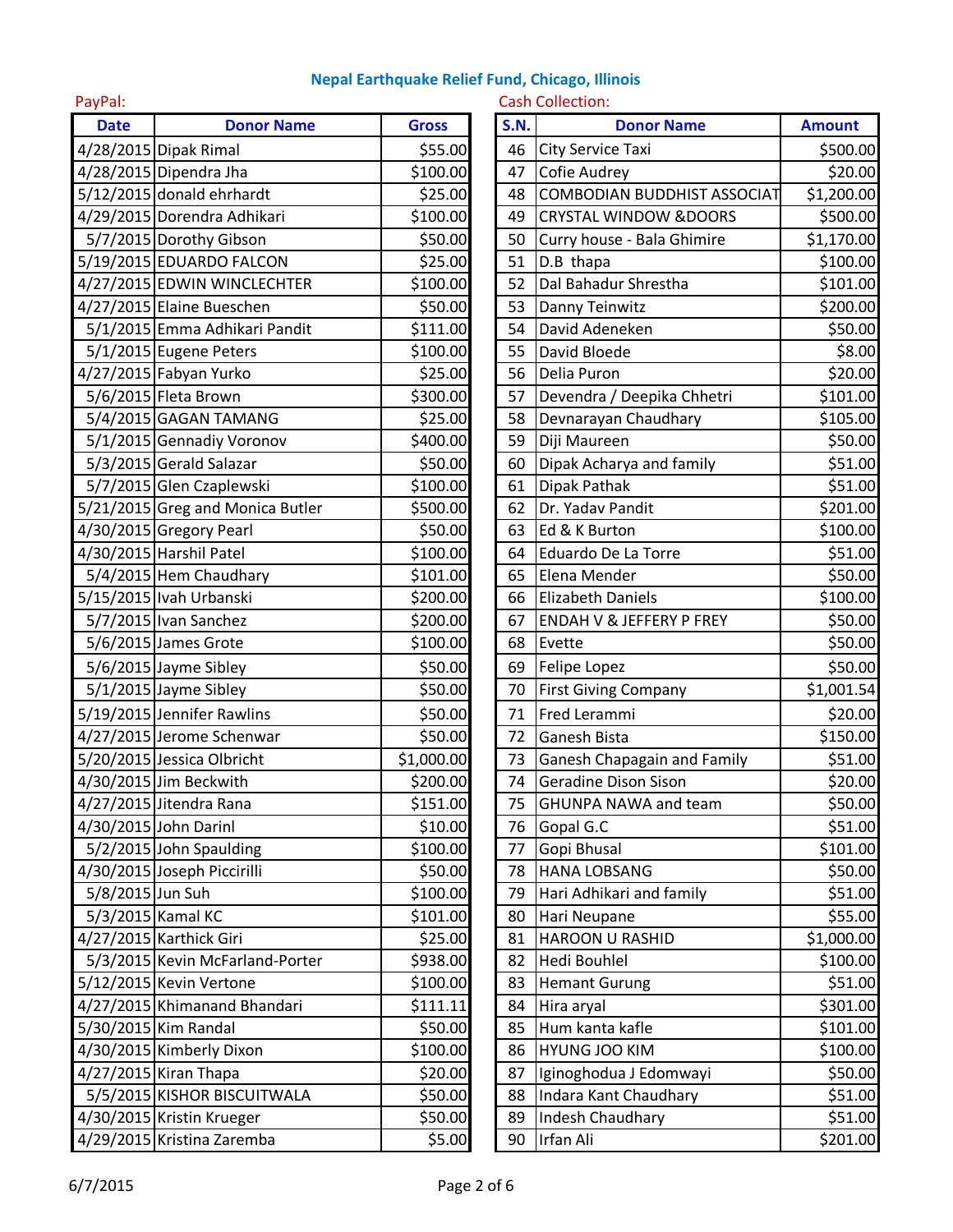| PayPal:     |                                 |              |             | <b>Cash Collection:</b>            |               |
|-------------|---------------------------------|--------------|-------------|------------------------------------|---------------|
| <b>Date</b> | <b>Donor Name</b>               | <b>Gross</b> | <b>S.N.</b> | <b>Donor Name</b>                  | <b>Amount</b> |
|             | 5/6/2015 Ksenia Makhorina       | \$100.00     | 91          | Iron Wolf Thompson                 | \$10.00       |
|             | 4/27/2015 Laurie Druse          | \$50.00      | 92          | <b>JACKIE H CONLEY</b>             | \$100.00      |
|             | 5/7/2015 Leigh Anne Lane        | \$10.00      | 93          | Jagadish Yadav                     | \$101.00      |
|             | 4/29/2015 M Christine Holden    | \$250.00     | 94          | Jagan Niroula                      | \$101.00      |
|             | 4/30/2015 Madan Chaudhary       | \$120.00     | 95          | JAMES & CRISILA S DAUIDGE          | \$100.00      |
|             | 4/29/2015 Madan Neupane         | \$20.00      | 96          | James I Macdonald                  | \$200.00      |
|             | 5/10/2015 Mahesh Gautam         | \$51.00      | 97          | <b>JAMPA TSERING</b>               | \$30.00       |
|             | 5/1/2015 Marianette O Wospakrik | \$25.00      | 98          | Jang C Lee                         | \$100.00      |
|             | 4/29/2015 Mariusz Zaleski       | \$50.00      | 99          | Jay P Khawas                       | \$101.00      |
|             | 4/27/2015 Mark Bragen           | \$250.00     |             | 100 Jay Prakash Shah               | \$51.00       |
|             | 4/27/2015 Marsha Vaughn         | \$100.00     |             | 101 Jeson Abney                    | \$21.00       |
|             | 4/30/2015 Michael Schech        | \$50.00      |             | 102 Jimmy Trug                     | \$20.00       |
|             | 5/5/2015 Molly Storke           | \$100.00     |             | 103 Jitendra Chaudhary             | \$51.00       |
|             | 4/29/2015 Moses S Lee           | \$50.00      |             | 104 Joe Vadakara                   | \$150.00      |
|             | 5/4/2015 Muhammed Ashraf        | \$200.00     |             | 105 John Bednark                   | \$100.00      |
|             | 5/3/2015 Mukti Upadhyay         | \$100.00     |             | 106 John D Crawford                | \$100.00      |
|             | 5/4/2015 Nancy Easton           | \$50.00      | 107         | Joshua Joiner                      | \$101.00      |
|             | 5/3/2015 Nenu Chaudhary         | \$151.00     |             | 108 Juanita Roman                  | \$10.00       |
|             | 4/27/2015 Nirmala Neupane       | \$500.00     |             | 109 KARMA NGODUP                   | \$50.00       |
|             | 4/28/2015 Ozuru Ukoha           | \$500.00     |             | 110 Karma Tamang                   | \$51.00       |
|             | 4/29/2015 Padma Kudaravalli     | \$100.00     |             | 111 Kashi P Singh                  | \$101.00      |
|             | 5/4/2015 PASHUPATI DALLAKOTI    | \$101.00     |             | 112 Keshav Paudyal and Family      | \$61.00       |
|             | 5/14/2015 Patricia Ho           | \$100.00     |             | 113   KEUMSIL CULTURAL SOCIETY     | \$30.00       |
|             | 5/19/2015 Patricia J Woodis     | \$100.00     |             | 114 Khagendra Ghimire              | \$100.00      |
|             | 4/28/2015 Patrick Gavin         | \$300.00     |             | 115 Khem pathak                    | \$101.00      |
|             | 4/27/2015 Patti Gran            | \$50.00      |             | 116 KIRAN & RITA GYAWALI           | \$25.00       |
|             | 4/28/2015 Paul and Marion Betz  | \$100.00     |             | 117 Krishna Khanal                 | \$101.00      |
|             | 5/5/2015 Paula Tsurutani        | \$20.00      |             | 118 Krishna pathak                 | \$111.00      |
|             | 4/29/2015 Peter Landon          | \$250.00     |             | 119 Kriti and Kripa poudel         | \$120.00      |
|             | 5/1/2015 Peter Vukosavich       | \$350.00     |             | 120 KUNCHOK NYIMA                  | \$25.00       |
|             | 5/14/2015 Prajesh Ghimire       | \$50.00      |             | 121 Lal parsad kafle               | \$101.00      |
|             | 5/4/2015 Qiming Wang            | \$50.00      |             | 122 Lalit Chaudhary                | \$51.00       |
|             | 4/27/2015 R Cary Capparelli     | \$15.00      |             | 123 Latashia Moseley               | \$20.00       |
|             | 5/3/2015 Rachel Abramson        | \$50.00      |             | 124 Laurel A Lawson                | \$50.00       |
|             | 4/28/2015 Radhakar Ghimire      | \$101.00     |             | 125 Lekhanath/Sarita Bhandari      | \$151.00      |
|             | 4/27/2015 Raina Hossain         | \$50.00      |             | 126 LINCOLN FC                     | \$500.00      |
|             | 4/28/2015 Raju Pandey           | \$101.00     |             | 127 Macandog Cleta                 | \$10.00       |
|             | 5/5/2015 Raju Sharma Neupane    | \$111.00     |             | 128 Madan Singh Chaudhary          | \$51.00       |
|             | 4/30/2015 Reema Kapur           | \$20.00      |             | 129 Madhu/Shanti Nepal             | \$51.00       |
|             | 4/29/2015 Rekha Singh           | \$50.00      |             | 130   Mafat Patel (Patel Brothers) | \$501.00      |
|             | 5/1/2015 Richard Gorman         | \$100.00     |             | 131 Mahendra Shrestha              | \$105.00      |
|             | 4/30/2015 richard surber        | \$100.00     |             | 132 Manuelo Ding                   | \$100.00      |
|             | 4/27/2015 Robert Lisowski       | \$30.00      |             | 133 Maria Paet                     | \$10.00       |
|             | 4/30/2015 Ruhi Shariff          | \$100.00     |             | 134 Mary Mighty                    | \$10.00       |
|             | 5/29/2015 Sabita Aryal          | \$51.00      |             | 135 MARYAM AHMAD                   | \$100.00      |

| <b>S.N.</b> | <b>Donor Name</b>                    | <b>Amount</b> |
|-------------|--------------------------------------|---------------|
| 91          | Iron Wolf Thompson                   | \$10.00       |
| 92          | <b>JACKIE H CONLEY</b>               | \$100.00      |
| 93          | Jagadish Yadav                       | \$101.00      |
| 94          | Jagan Niroula                        | \$101.00      |
| 95          | <b>JAMES &amp; CRISILA S DAUIDGE</b> | \$100.00      |
| 96          | James I Macdonald                    | \$200.00      |
| 97          | <b>JAMPA TSERING</b>                 | \$30.00       |
| 98          | Jang C Lee                           | \$100.00      |
| 99          | Jay P Khawas                         | \$101.00      |
| 100         | Jay Prakash Shah                     | \$51.00       |
| 101         | Jeson Abney                          | \$21.00       |
|             | 102 Jimmy Trug                       | \$20.00       |
| 103         | Jitendra Chaudhary                   | \$51.00       |
| 104         | Joe Vadakara                         | \$150.00      |
| 105         | John Bednark                         | \$100.00      |
| 106         | John D Crawford                      | \$100.00      |
|             | 107 Joshua Joiner                    | \$101.00      |
| 108         | Juanita Roman                        | \$10.00       |
| 109         | <b>KARMA NGODUP</b>                  | \$50.00       |
| 110         | <b>Karma Tamang</b>                  | \$51.00       |
| 111         | Kashi P Singh                        | \$101.00      |
| 112         | Keshav Paudyal and Family            | \$61.00       |
| 113         | KEUMSIL CULTURAL SOCIETY             | \$30.00       |
| 114         | Khagendra Ghimire                    | \$100.00      |
| 115         | Khem pathak                          | \$101.00      |
| 116         | <b>KIRAN &amp; RITA GYAWALI</b>      | \$25.00       |
| 117         | Krishna Khanal                       | \$101.00      |
| 118         | Krishna pathak                       | \$111.00      |
| 119         | Kriti and Kripa poudel               | \$120.00      |
| 120         | <b>KUNCHOK NYIMA</b>                 | \$25.00       |
| 121         | Lal parsad kafle                     | \$101.00      |
| 122         | Lalit Chaudhary                      | \$51.00       |
| 123         | Latashia Moseley                     | \$20.00       |
| 124         | Laurel A Lawson                      | \$50.00       |
| 125         | Lekhanath/Sarita Bhandari            | \$151.00      |
| 126         | <b>LINCOLN FC</b>                    | \$500.00      |
| 127         | Macandog Cleta                       | \$10.00       |
| 128         | Madan Singh Chaudhary                | \$51.00       |
| 129         | Madhu/Shanti Nepal                   | \$51.00       |
| 130         | Mafat Patel (Patel Brothers)         | \$501.00      |
| 131         | Mahendra Shrestha                    | \$105.00      |
| 132         | <b>Manuelo Ding</b>                  | \$100.00      |
| 133         | Maria Paet                           | \$10.00       |
| 134         | Mary Mighty                          | \$10.00       |
| 135         | MARYAM AHMAD                         | \$100.00      |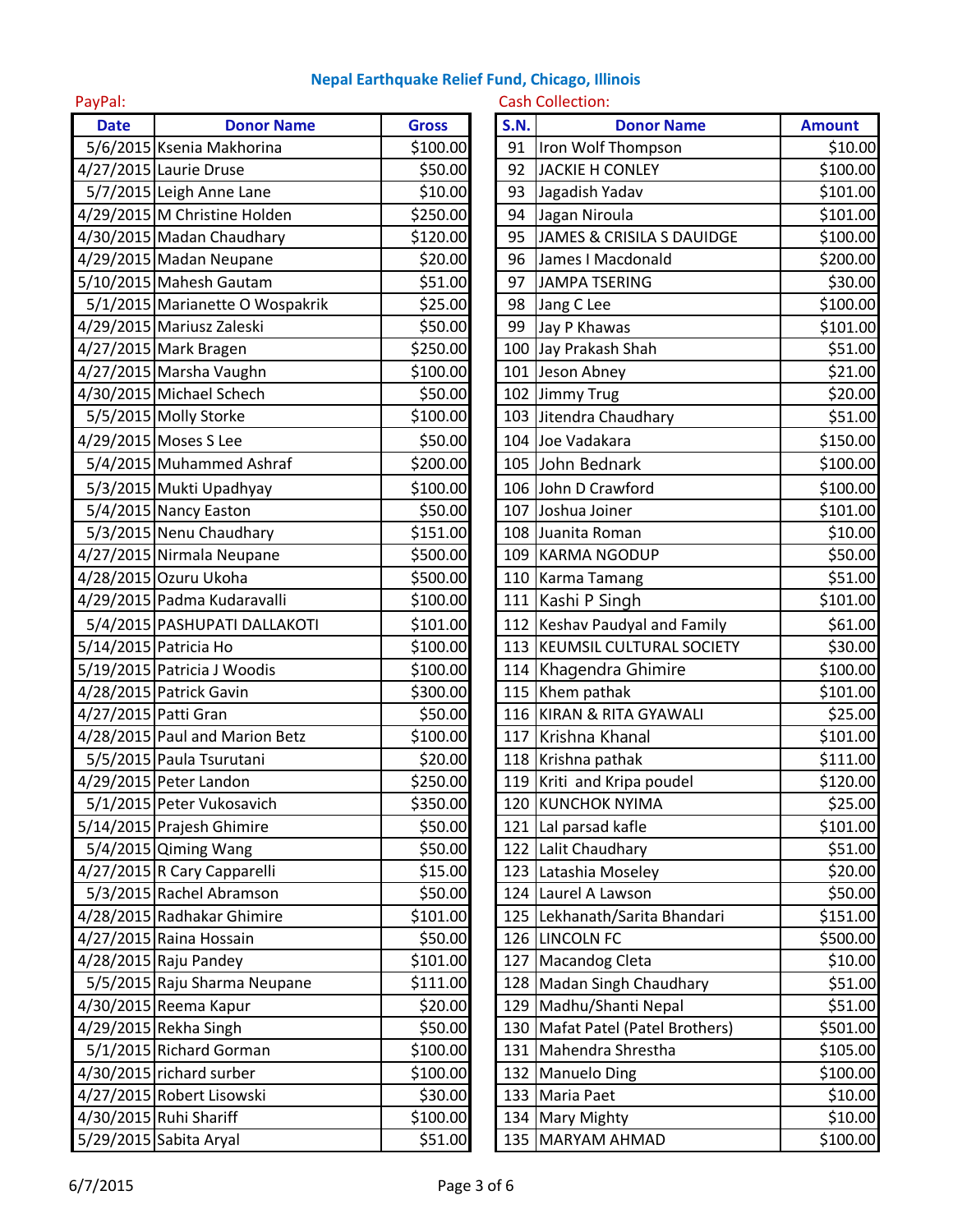PayPal: Cash Collection:

| <b>Date</b>          | <b>Donor Name</b>                       | <b>Gross</b> | <b>S.N.</b> | <b>Donor Name</b>               | <b>Amount</b> |
|----------------------|-----------------------------------------|--------------|-------------|---------------------------------|---------------|
|                      | 5/1/2015 sailaja Attili                 | \$200.00     |             | 136 Menuka Tharu                | \$25.00       |
| 4/27/2015 SajiloKart |                                         | \$151.00     |             | 137 Michael Enaholo             | \$10.00       |
|                      | 5/1/2015 Samuel Karkirai                | \$51.00      |             | 138 Mike Niemiel                | \$20.00       |
|                      | 4/29/2015 Sandip Ashok Shelke           | \$51.00      |             | 139 Milan Chaudhary             | \$101.00      |
|                      | 4/29/2015 Sanjay Patel                  | \$50.00      |             | 140 Milany Nbillara             | \$50.00       |
|                      | 4/29/2015 Satya Chaudhary               | \$51.00      |             | 141 Min Darlami                 | \$101.00      |
|                      | 5/8/2015 Saumitra Bhardwaj              | \$50.00      |             | 142 Miss Lui                    | \$100.00      |
|                      | 4/30/2015 Sharad-Jyoti Shrestha         | \$250.00     |             | 143 Mohammad Rathor and Family  | \$201.00      |
|                      | 4/28/2015 Shesh Rau                     | \$101.00     |             | 144 Mr. and Mrs. Rowland Adeojo | \$40.00       |
|                      | 5/4/2015 shirin muzaffar                | \$200.00     |             | 145 Mukesh K Chaudhary          | \$50.00       |
|                      | 4/30/2015 Shiv Acharya                  | \$51.00      |             | 146 Nabil Abbas                 | \$201.00      |
|                      | 4/30/2015 Shreeyala Uday                | \$50.00      |             | 147 Nagendra Devkota and Family | \$101.00      |
|                      | 5/12/2015 Stephanie Boyles              | \$50.00      |             | 148 Narayan Rayamajhi           | \$101.00      |
|                      | 5/2/2015 Steven Clayton                 | \$20.00      |             | 149 Nimmy Tom                   | \$10.00       |
|                      | 5/6/2015 Steven Hobbs                   | \$50.00      |             | 150 Nirmal Bhattarai            | \$101.00      |
|                      | 4/29/2015 Stuart Furlong                | \$15.00      |             | 151 Nishesh Rajbhandari         | \$51.00       |
|                      | 4/27/2015 Subhash Nigam                 | \$100.00     |             | 152 Nita Karki and Family       | \$101.00      |
|                      | 4/27/2015 suman bhattarai               | \$20.00      |             | 153 Paul M Brayman, Law office  | \$50.00       |
|                      | 4/28/2015 SUNIL TYATA                   | \$20.00      |             | 154 PAUL THIO & ROIDA SIMBOLON  | \$50.00       |
|                      | 4/28/2015 Susan Bove                    | \$15.00      |             | 155 Payman                      | \$20.00       |
|                      | 5/2/2015 Susan Sponseller               | \$100.00     |             | 156 PEMA TASHI                  | \$10.00       |
|                      | 4/28/2015 Sybille Rizzolli              | \$100.00     |             | 157 PHUNTSOK WANGDAK            | \$50.00       |
|                      | 5/22/2015 Teri Ward                     | \$50.00      |             | 158 PITER CHONG HOU & LUCY PALK | \$275.00      |
|                      | 4/27/2015 Terry Johnson                 | \$20.00      |             | 159 Polk Brothers               | \$250.00      |
|                      | 5/6/2015 Thomas Jamison                 | \$25.00      |             | 160 POUL & AMORNRAT BUCHHEIT    | \$50.00       |
|                      | 5/2/2015 Utchariya Anantamongkol        | \$50.00      |             | 161 Prabesh Chaudhary           | \$21.00       |
|                      | 4/28/2015 Vamshi Krishna Kandala        | \$100.00     |             | 162 Pradip Khanal & family      | \$51.00       |
|                      | 4/27/2015 Vicky Singh                   | \$250.00     |             | 163 Prakash pandey              | \$51.00       |
|                      | 4/29/2015 vinod malhotra                | \$100.00     |             | 164 Prama Chaudhari             | \$51.00       |
|                      | 4/27/2015 Vivek Radhakrishnan           | \$50.00      |             | 165 Pramod Mandal               | \$51.00       |
|                      | $5/10/2015$ vivek verma                 | \$701.00     |             | 166 Prashant Banjade & Family   | \$101.00      |
|                      | 5/21/2015 whittney alt                  | \$100.00     | 167         | Pratik Banjade                  | \$51.00       |
|                      | 4/27/2015 Yaniv Ron-El                  | \$36.00      | 168         | Pratik Kafle                    | \$51.00       |
|                      | PayPal Total                            | \$19,899.11  | 169         | Quaim Ali                       | \$51.00       |
|                      | <b>Cash update from Committee</b>       | \$31,553.18  | 170         | R Danfol                        | \$30.00       |
|                      | <b>Total</b>                            | \$51,452.29  | 171         | Raj kumar chaudhary             | \$101.00      |
|                      | 5/30/2015 Global Children Foundation    | \$27,500.00  | 172         | Rajendra Adhikari               | \$101.00      |
|                      | 5/30/2015 Education Foundation of Nepal | \$10,001.00  | 173         | Rajendra Thapa                  | \$51.00       |
|                      | <b>Grand Total</b>                      | \$88,953.29  |             | 174 Rajeshawar Chaudhary        | \$50.00       |
|                      |                                         |              |             |                                 |               |

Thank you for your kind support to #NepalEarthquake

| <b>Gross</b>                          | <b>Donor Name</b>           | <b>Amount</b>                                                                                                                                                                                                                                                                                                                                                                                                                                                                                                                                                                                                                                                                                                                                                                                                                                                                                                                                                                                                                                                                                                                    |
|---------------------------------------|-----------------------------|----------------------------------------------------------------------------------------------------------------------------------------------------------------------------------------------------------------------------------------------------------------------------------------------------------------------------------------------------------------------------------------------------------------------------------------------------------------------------------------------------------------------------------------------------------------------------------------------------------------------------------------------------------------------------------------------------------------------------------------------------------------------------------------------------------------------------------------------------------------------------------------------------------------------------------------------------------------------------------------------------------------------------------------------------------------------------------------------------------------------------------|
| \$200.00                              |                             | \$25.00                                                                                                                                                                                                                                                                                                                                                                                                                                                                                                                                                                                                                                                                                                                                                                                                                                                                                                                                                                                                                                                                                                                          |
| \$151.00                              |                             | \$10.00                                                                                                                                                                                                                                                                                                                                                                                                                                                                                                                                                                                                                                                                                                                                                                                                                                                                                                                                                                                                                                                                                                                          |
| \$51.00                               |                             | \$20.00                                                                                                                                                                                                                                                                                                                                                                                                                                                                                                                                                                                                                                                                                                                                                                                                                                                                                                                                                                                                                                                                                                                          |
| \$51.00                               |                             | \$101.00                                                                                                                                                                                                                                                                                                                                                                                                                                                                                                                                                                                                                                                                                                                                                                                                                                                                                                                                                                                                                                                                                                                         |
| \$50.00                               |                             | \$50.00                                                                                                                                                                                                                                                                                                                                                                                                                                                                                                                                                                                                                                                                                                                                                                                                                                                                                                                                                                                                                                                                                                                          |
| \$51.00                               |                             | \$101.00                                                                                                                                                                                                                                                                                                                                                                                                                                                                                                                                                                                                                                                                                                                                                                                                                                                                                                                                                                                                                                                                                                                         |
| \$50.00                               |                             | \$100.00                                                                                                                                                                                                                                                                                                                                                                                                                                                                                                                                                                                                                                                                                                                                                                                                                                                                                                                                                                                                                                                                                                                         |
| \$250.00                              |                             | \$201.00                                                                                                                                                                                                                                                                                                                                                                                                                                                                                                                                                                                                                                                                                                                                                                                                                                                                                                                                                                                                                                                                                                                         |
| \$101.00                              |                             | \$40.00                                                                                                                                                                                                                                                                                                                                                                                                                                                                                                                                                                                                                                                                                                                                                                                                                                                                                                                                                                                                                                                                                                                          |
| \$200.00                              |                             | \$50.00                                                                                                                                                                                                                                                                                                                                                                                                                                                                                                                                                                                                                                                                                                                                                                                                                                                                                                                                                                                                                                                                                                                          |
| \$51.00                               |                             | \$201.00                                                                                                                                                                                                                                                                                                                                                                                                                                                                                                                                                                                                                                                                                                                                                                                                                                                                                                                                                                                                                                                                                                                         |
| \$50.00                               |                             | \$101.00                                                                                                                                                                                                                                                                                                                                                                                                                                                                                                                                                                                                                                                                                                                                                                                                                                                                                                                                                                                                                                                                                                                         |
| \$50.00                               |                             | \$101.00                                                                                                                                                                                                                                                                                                                                                                                                                                                                                                                                                                                                                                                                                                                                                                                                                                                                                                                                                                                                                                                                                                                         |
| \$20.00                               |                             | \$10.00                                                                                                                                                                                                                                                                                                                                                                                                                                                                                                                                                                                                                                                                                                                                                                                                                                                                                                                                                                                                                                                                                                                          |
| \$50.00                               |                             | \$101.00                                                                                                                                                                                                                                                                                                                                                                                                                                                                                                                                                                                                                                                                                                                                                                                                                                                                                                                                                                                                                                                                                                                         |
| \$15.00                               |                             | \$51.00                                                                                                                                                                                                                                                                                                                                                                                                                                                                                                                                                                                                                                                                                                                                                                                                                                                                                                                                                                                                                                                                                                                          |
| \$100.00                              |                             | \$101.00                                                                                                                                                                                                                                                                                                                                                                                                                                                                                                                                                                                                                                                                                                                                                                                                                                                                                                                                                                                                                                                                                                                         |
| \$20.00                               |                             | \$50.00                                                                                                                                                                                                                                                                                                                                                                                                                                                                                                                                                                                                                                                                                                                                                                                                                                                                                                                                                                                                                                                                                                                          |
| \$20.00                               |                             | \$50.00                                                                                                                                                                                                                                                                                                                                                                                                                                                                                                                                                                                                                                                                                                                                                                                                                                                                                                                                                                                                                                                                                                                          |
| \$15.00                               |                             | \$20.00                                                                                                                                                                                                                                                                                                                                                                                                                                                                                                                                                                                                                                                                                                                                                                                                                                                                                                                                                                                                                                                                                                                          |
| \$100.00                              |                             | \$10.00                                                                                                                                                                                                                                                                                                                                                                                                                                                                                                                                                                                                                                                                                                                                                                                                                                                                                                                                                                                                                                                                                                                          |
| \$100.00                              |                             | \$50.00                                                                                                                                                                                                                                                                                                                                                                                                                                                                                                                                                                                                                                                                                                                                                                                                                                                                                                                                                                                                                                                                                                                          |
| \$50.00                               |                             | \$275.00                                                                                                                                                                                                                                                                                                                                                                                                                                                                                                                                                                                                                                                                                                                                                                                                                                                                                                                                                                                                                                                                                                                         |
| \$20.00                               |                             | \$250.00                                                                                                                                                                                                                                                                                                                                                                                                                                                                                                                                                                                                                                                                                                                                                                                                                                                                                                                                                                                                                                                                                                                         |
| \$25.00                               |                             | \$50.00                                                                                                                                                                                                                                                                                                                                                                                                                                                                                                                                                                                                                                                                                                                                                                                                                                                                                                                                                                                                                                                                                                                          |
| \$50.00                               |                             | \$21.00                                                                                                                                                                                                                                                                                                                                                                                                                                                                                                                                                                                                                                                                                                                                                                                                                                                                                                                                                                                                                                                                                                                          |
| \$100.00                              |                             | \$51.00                                                                                                                                                                                                                                                                                                                                                                                                                                                                                                                                                                                                                                                                                                                                                                                                                                                                                                                                                                                                                                                                                                                          |
| \$250.00                              |                             | \$51.00                                                                                                                                                                                                                                                                                                                                                                                                                                                                                                                                                                                                                                                                                                                                                                                                                                                                                                                                                                                                                                                                                                                          |
| \$100.00                              |                             | \$51.00                                                                                                                                                                                                                                                                                                                                                                                                                                                                                                                                                                                                                                                                                                                                                                                                                                                                                                                                                                                                                                                                                                                          |
| \$50.00                               |                             | \$51.00                                                                                                                                                                                                                                                                                                                                                                                                                                                                                                                                                                                                                                                                                                                                                                                                                                                                                                                                                                                                                                                                                                                          |
| \$701.00                              |                             | \$101.00                                                                                                                                                                                                                                                                                                                                                                                                                                                                                                                                                                                                                                                                                                                                                                                                                                                                                                                                                                                                                                                                                                                         |
| \$100.00                              |                             | \$51.00                                                                                                                                                                                                                                                                                                                                                                                                                                                                                                                                                                                                                                                                                                                                                                                                                                                                                                                                                                                                                                                                                                                          |
| \$36.00                               |                             | \$51.00                                                                                                                                                                                                                                                                                                                                                                                                                                                                                                                                                                                                                                                                                                                                                                                                                                                                                                                                                                                                                                                                                                                          |
| PayPal Total<br>\$19,899.11           | Quaim Ali                   | \$51.00                                                                                                                                                                                                                                                                                                                                                                                                                                                                                                                                                                                                                                                                                                                                                                                                                                                                                                                                                                                                                                                                                                                          |
| \$31,553.18                           |                             | \$30.00                                                                                                                                                                                                                                                                                                                                                                                                                                                                                                                                                                                                                                                                                                                                                                                                                                                                                                                                                                                                                                                                                                                          |
| \$51,452.29                           |                             | \$101.00                                                                                                                                                                                                                                                                                                                                                                                                                                                                                                                                                                                                                                                                                                                                                                                                                                                                                                                                                                                                                                                                                                                         |
| \$27,500.00                           |                             | \$101.00                                                                                                                                                                                                                                                                                                                                                                                                                                                                                                                                                                                                                                                                                                                                                                                                                                                                                                                                                                                                                                                                                                                         |
| \$10,001.00                           |                             | \$51.00                                                                                                                                                                                                                                                                                                                                                                                                                                                                                                                                                                                                                                                                                                                                                                                                                                                                                                                                                                                                                                                                                                                          |
| \$88,953.29                           |                             | \$50.00                                                                                                                                                                                                                                                                                                                                                                                                                                                                                                                                                                                                                                                                                                                                                                                                                                                                                                                                                                                                                                                                                                                          |
|                                       |                             | \$51.00                                                                                                                                                                                                                                                                                                                                                                                                                                                                                                                                                                                                                                                                                                                                                                                                                                                                                                                                                                                                                                                                                                                          |
| your kind support to #NepalEarthquake |                             | \$400.00                                                                                                                                                                                                                                                                                                                                                                                                                                                                                                                                                                                                                                                                                                                                                                                                                                                                                                                                                                                                                                                                                                                         |
|                                       | Ram P. Khanal               | \$55.00                                                                                                                                                                                                                                                                                                                                                                                                                                                                                                                                                                                                                                                                                                                                                                                                                                                                                                                                                                                                                                                                                                                          |
|                                       | Ramananda & Dharathi Shethi | \$100.00                                                                                                                                                                                                                                                                                                                                                                                                                                                                                                                                                                                                                                                                                                                                                                                                                                                                                                                                                                                                                                                                                                                         |
|                                       |                             | \$50.00                                                                                                                                                                                                                                                                                                                                                                                                                                                                                                                                                                                                                                                                                                                                                                                                                                                                                                                                                                                                                                                                                                                          |
|                                       |                             | \$55.00                                                                                                                                                                                                                                                                                                                                                                                                                                                                                                                                                                                                                                                                                                                                                                                                                                                                                                                                                                                                                                                                                                                          |
|                                       |                             | <b>S.N.</b><br>136 Menuka Tharu<br>137 Michael Enaholo<br>138 Mike Niemiel<br>139 Milan Chaudhary<br>140 Milany Nbillara<br>141 Min Darlami<br>142 Miss Lui<br>143 Mohammad Rathor and Family<br>144 Mr. and Mrs. Rowland Adeojo<br>145 Mukesh K Chaudhary<br>146 Nabil Abbas<br>147 Nagendra Devkota and Family<br>148 Narayan Rayamajhi<br>149 Nimmy Tom<br>150 Nirmal Bhattarai<br>151 Nishesh Rajbhandari<br>152 Nita Karki and Family<br>153 Paul M Brayman, Law office<br>154 PAUL THIO & ROIDA SIMBOLON<br>155 Payman<br>156 PEMA TASHI<br>157 PHUNTSOK WANGDAK<br>158 PITER CHONG HOU & LUCY PALK<br>159 Polk Brothers<br>160 POUL & AMORNRAT BUCHHEIT<br>161 Prabesh Chaudhary<br>162 Pradip Khanal & family<br>163 Prakash pandey<br>164 Prama Chaudhari<br>165 Pramod Mandal<br>166 Prashant Banjade & Family<br>167 Pratik Banjade<br>168 Pratik Kafle<br>169<br>170 R Danfol<br>171 Raj kumar chaudhary<br>172 Rajendra Adhikari<br>173 Rajendra Thapa<br>174 Rajeshawar Chaudhary<br>175   Raju Mishra and Family<br>176 Raju Prajapati, Candlelight vigil<br>177<br>178<br>179 Ramesh Patel<br>180 Rashid Hussain |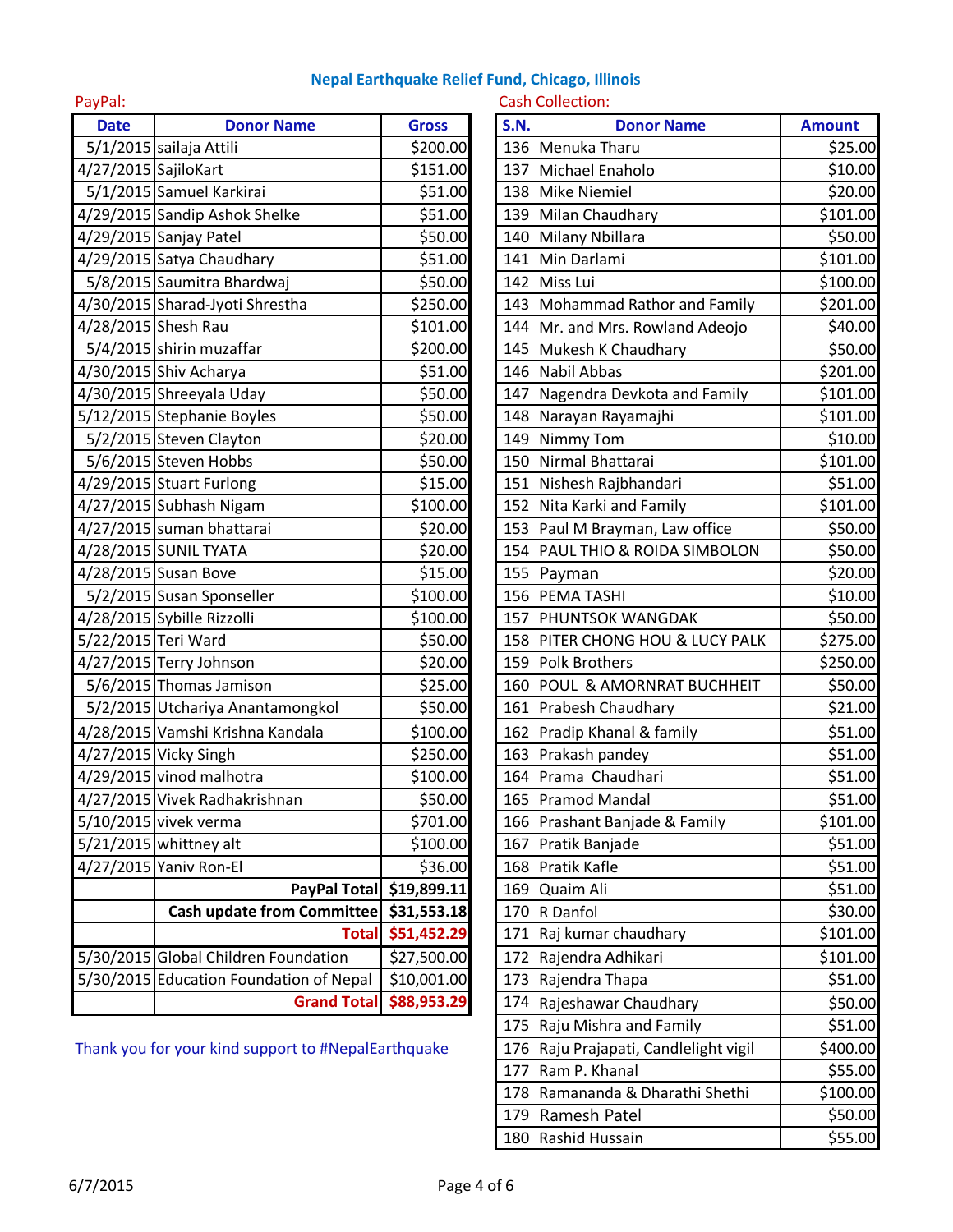| PayPal:     |                   |              | <b>Cash Collection:</b> |                                    |               |
|-------------|-------------------|--------------|-------------------------|------------------------------------|---------------|
| <b>Date</b> | <b>Donor Name</b> | <b>Gross</b> | <b>S.N.</b>             | <b>Donor Name</b>                  | <b>Amount</b> |
|             |                   |              |                         | 181 Ravi and Kalpana Karki         | \$65.00       |
|             |                   |              |                         | 182 Raza Hussain                   | \$201.00      |
|             |                   |              |                         | 183 Remkanta Tiwari                | \$55.00       |
|             |                   |              |                         | 184 Richard ram gaire              | \$51.00       |
|             |                   |              |                         | 185 RICHRDO E DANGALAN             | \$25.00       |
|             |                   |              |                         | 186 Rick Surber                    | \$20.00       |
|             |                   |              |                         | 187 Roger Calco                    | \$20.00       |
|             |                   |              |                         | 188 ROOT PORT LLC                  | \$250.00      |
|             |                   |              |                         | 189 Rosemary Fixox Williams        | \$10.00       |
|             |                   |              |                         | 190 RUFINO F CRISOSTOMO            | \$75.00       |
|             |                   |              |                         | 191 Sagar pandey                   | \$105.00      |
|             |                   |              |                         | 192 Salauddin Mohammad             | \$51.00       |
|             |                   |              |                         | 193 Sanjog/Anita Poudel            | \$101.00      |
|             |                   |              |                         | 194 Santosh Koirala                | \$105.00      |
|             |                   |              |                         | 195 Santosh Neupani/Sundar Basyal  | \$41.00       |
|             |                   |              |                         | 196 Sean Kean                      | \$16.00       |
|             |                   |              |                         | 197 Seungae Baek                   | \$50.00       |
|             |                   |              |                         | 198 Shafi Mohammad                 | \$51.00       |
|             |                   |              |                         | 199 Shankar Magar                  | \$105.00      |
|             |                   |              |                         | 200 Shankar parajuli               | \$101.00      |
|             |                   |              |                         | 201 Sharafat Ali and Family        | \$1,001.00    |
|             |                   |              |                         | 202 Sharda Thapa                   | \$1,001.00    |
|             |                   |              |                         | 203 Sheila Owen                    | \$5.00        |
|             |                   |              |                         | 204 Sheila Robinson                | \$101.00      |
|             |                   |              |                         | 205 Shimkorean Soccer Club         | \$101.00      |
|             |                   |              |                         | 206 Shiva and Parvati Adhikari     | \$225.00      |
|             |                   |              |                         | 207 Shiva hari Mangrati            | \$101.00      |
|             |                   |              |                         | 208 Shiva Pandey                   | \$100.00      |
|             |                   |              |                         | 209 Shyam Adhikari                 | \$51.00       |
|             |                   |              |                         | 210 Shyam Adhikari and Family      | \$201.00      |
|             |                   |              |                         | 211 SICHANE THACH                  | \$50.00       |
|             |                   |              |                         | 212 Sitaram Devkota/ Pujan Pokhrel | \$101.00      |
|             |                   |              |                         | 213 SONAM TSERING                  | \$50.00       |
|             |                   |              |                         | 214 Steev Junkovic                 | \$100.00      |
|             |                   |              |                         | 215 Subhash Karna                  | \$105.00      |
|             |                   |              |                         | 216 Suja Lukose                    | \$10.00       |
|             |                   |              |                         | 217 Suman Wosti and Family         | \$501.00      |
|             |                   |              |                         | 218 Sumit Chaudhary                | \$75.00       |
|             |                   |              |                         | 219 Sundar pandey                  | \$100.00      |
|             |                   |              |                         | 220 Surendra Nepali                | \$100.00      |
|             |                   |              |                         | 221 Susena Wolde                   | \$50.00       |
|             |                   |              |                         | 222 Suvam Acharya                  | \$101.00      |
|             |                   |              |                         | 223 Syed Rehan                     | \$51.00       |
|             |                   |              |                         | 224 Tara Nepal                     | \$40.00       |
|             |                   |              |                         |                                    |               |

| 182 | Raza Hussain                   | \$201.00   |
|-----|--------------------------------|------------|
| 183 | Remkanta Tiwari                | \$55.00    |
| 184 | Richard ram gaire              | \$51.00    |
| 185 | RICHRDO E DANGALAN             | \$25.00    |
| 186 | <b>Rick Surber</b>             | \$20.00    |
| 187 | Roger Calco                    | \$20.00    |
| 188 | <b>ROOT PORT LLC</b>           | \$250.00   |
| 189 | <b>Rosemary Fixox Williams</b> | \$10.00    |
| 190 | RUFINO F CRISOSTOMO            | \$75.00    |
| 191 | Sagar pandey                   | \$105.00   |
| 192 | Salauddin Mohammad             | \$51.00    |
| 193 | Sanjog/Anita Poudel            | \$101.00   |
| 194 | Santosh Koirala                | \$105.00   |
| 195 | Santosh Neupani/Sundar Basyal  | \$41.00    |
| 196 | Sean Kean                      | \$16.00    |
| 197 | Seungae Baek                   | \$50.00    |
| 198 | Shafi Mohammad                 | \$51.00    |
| 199 | Shankar Magar                  | \$105.00   |
| 200 | Shankar parajuli               | \$101.00   |
| 201 | Sharafat Ali and Family        | \$1,001.00 |
| 202 | Sharda Thapa                   | \$1,001.00 |
| 203 | Sheila Owen                    | \$5.00     |
| 204 | Sheila Robinson                | \$101.00   |
| 205 | Shimkorean Soccer Club         | \$101.00   |
| 206 | Shiva and Parvati Adhikari     | \$225.00   |
| 207 | Shiva hari Mangrati            | \$101.00   |
| 208 | Shiva Pandey                   | \$100.00   |
| 209 | Shyam Adhikari                 | \$51.00    |
| 210 | Shyam Adhikari and Family      | \$201.00   |
| 211 | <b>SICHANE THACH</b>           | \$50.00    |
| 212 | Sitaram Devkota/ Pujan Pokhrel | \$101.00   |
| 213 | <b>SONAM TSERING</b>           | \$50.00    |
| 214 | Steev Junkovic                 | \$100.00   |
| 215 | Subhash Karna                  | \$105.00   |
| 216 | Suja Lukose                    | \$10.00    |
| 217 | Suman Wosti and Family         | \$501.00   |
| 218 | Sumit Chaudhary                | \$75.00    |
| 219 | Sundar pandey                  | \$100.00   |
| 220 | Surendra Nepali                | \$100.00   |
| 221 | Susena Wolde                   | \$50.00    |
| 222 | Suvam Acharya                  | \$101.00   |

225 Tek Raj Poudel \$101.00